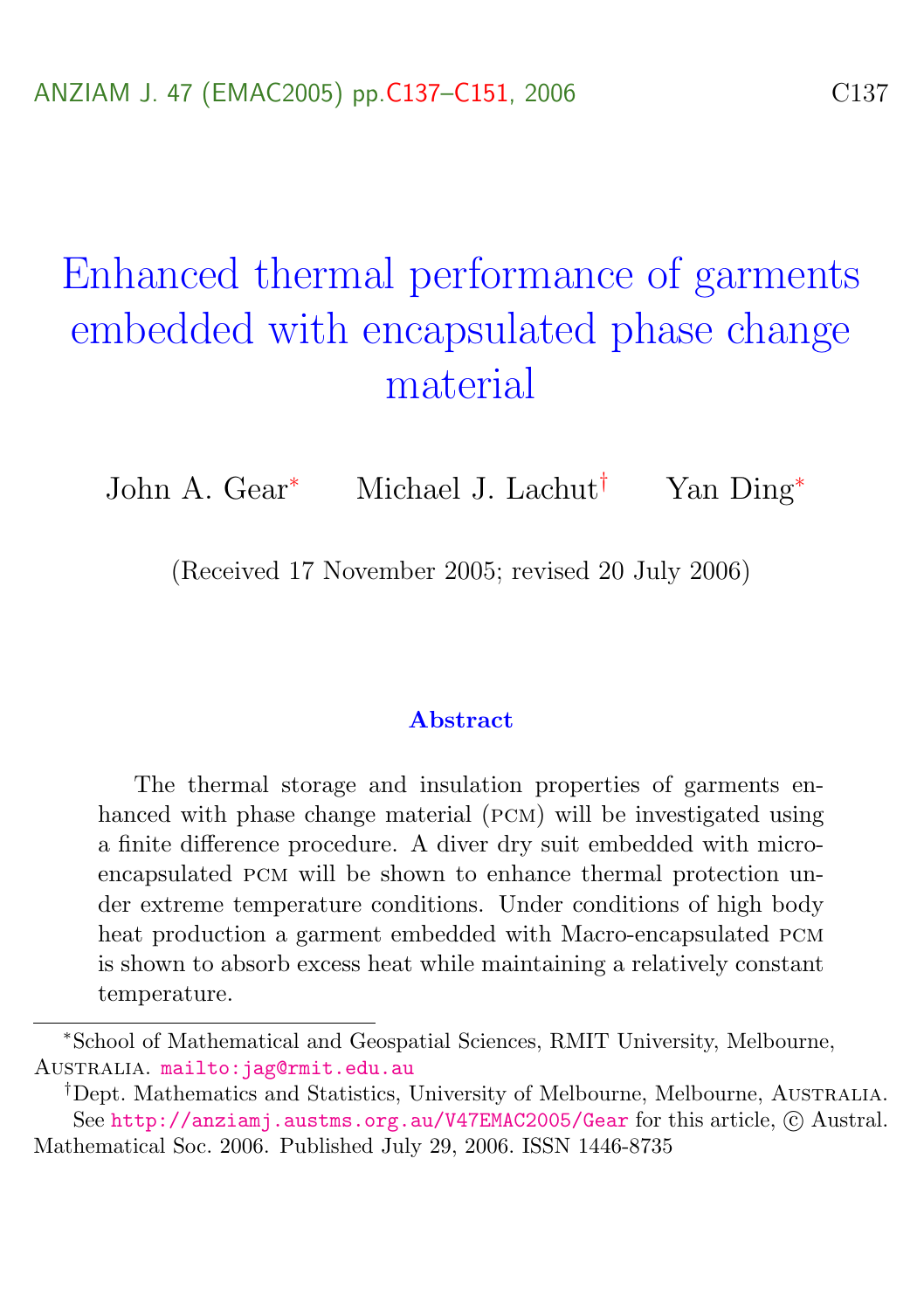<span id="page-1-1"></span>

|  |  | ANZIAM J. 47 (EMAC2005) pp.C137-C151, 2006 |  | C138 |
|--|--|--------------------------------------------|--|------|
|--|--|--------------------------------------------|--|------|

## **Contents**

|                         | 1 Introduction             | C138                                                     |
|-------------------------|----------------------------|----------------------------------------------------------|
|                         | 2 Governing equations      | C <sub>139</sub>                                         |
|                         | 3 Finite difference scheme | C <sub>142</sub>                                         |
| $\overline{\mathbf{4}}$ | Results                    | C <sub>144</sub><br>C <sub>144</sub><br>C <sub>148</sub> |
|                         | 5 Conclusion               | C <sub>150</sub>                                         |
|                         | <b>References</b>          | C150                                                     |

# <span id="page-1-0"></span>1 Introduction

When Phase Change Materials (pcms) are added to foams or fabrics, new materials are created that provide both enhanced thermal storage and insulation [\[2,](#page-14-0) [4,](#page-14-1) [5,](#page-14-2) [6\]](#page-14-3). They add thermal capacitance by taking advantage of the latent heat release (or absorption) when the pcm changes phase.

Applications for garments enhanced with pcms may include hiker clothing, ski clothing, athletic clothing and diver dry suits. In each case the aim would be to keep the wearer warmer or cooler, or even both, over an extended period [\[2\]](#page-14-0).

Due to their large surface area (of the order of square meters) and their small thickness (between a few millimeters and a centimeter), garments embedded with pcms can be modelled as one-dimensional heat flow in a continuum. Here we investigate the heat flow using a one-dimensional finite difference procedure. The thermal protection of a diver dry suit constructed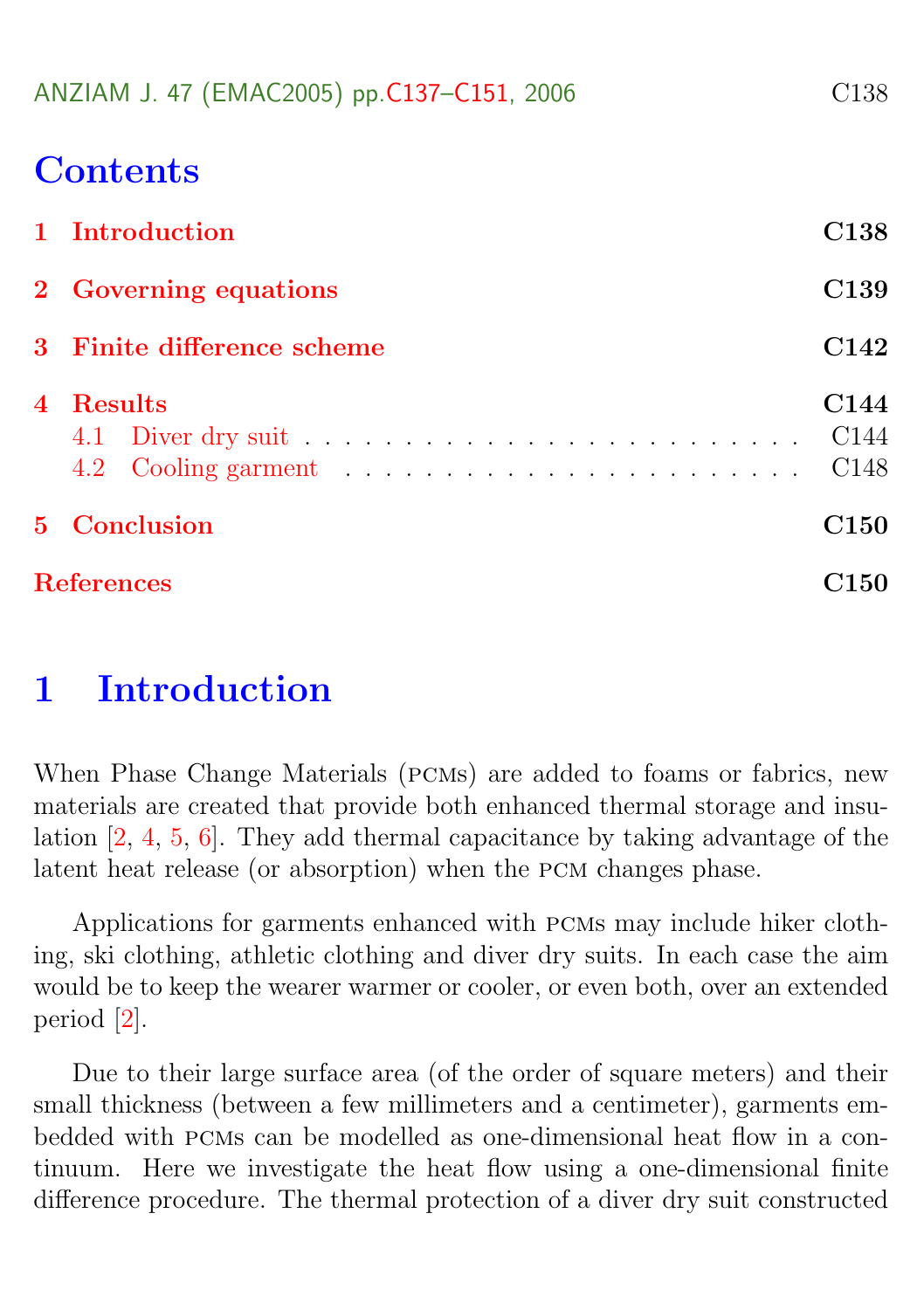#### <span id="page-2-3"></span>1 Introduction C139

from a foam enhanced with micro-encapsulated pcm and standard insulation will be investigated [\[6\]](#page-14-3). Layering of PCM foam and standard insulation will be compared. In conditions of high heat production garments embedded with macro-encapsulated pcm are shown to absorb excess heat while maintaining a relatively constant temperature.

## <span id="page-2-0"></span>2 Governing equations

Let  $u = u(x, t)$  be the temperature  $\lceil \lceil \cdot K \rceil \rceil$  and  $h = h(u)$  the enthalpy per unit volume [J.m<sup>-3</sup>]. If  $k = k(u)$  is the thermal conductivity [W.m<sup>-1</sup>.°K<sup>-1</sup>], then by Fourier's law of heat conduction the rate of flow of heat or flux of heat [W.m<sup>−</sup><sup>2</sup> ] in one dimension is proportional to the gradient of the temperature,

<span id="page-2-1"></span>
$$
q = -k(u)\frac{\partial u}{\partial x}.
$$

The one-dimensional heat equation is [\[3,](#page-14-4) p.304]

$$
\frac{\partial h}{\partial t} = \frac{\partial}{\partial x} \left( k(u) \frac{\partial u}{\partial x} \right).
$$
 (1)

The enthalpy  $h(u)$  is essentially the heat content per unit volume. Defining the enthalpy relative to 0<sup>°</sup>C, then  $h(u)$  represents the quantity of heat required to raise a unit volume from 0 to  $u$ <sup>o</sup>C. For heat conduction, with no phase changes or moving boundaries, the enthalpy is  $h(u) = \rho \int_0^u c(u') du'$ where  $\rho$  is the constant density and  $c(u)$  is the specific heat  $[J.\dot{g}^{-1}.\dot{K}^{-1}]$ . Note that for constant specific heat  $(h = \rho c u)$  and constant thermal conductivity, Equation [\(1\)](#page-2-1) reduces to the usual one-dimensional heat equation

$$
\frac{\partial u}{\partial t} = \kappa \frac{\partial^2 u}{\partial x^2},\tag{2}
$$

<span id="page-2-2"></span>where  $\kappa = k/(\rho c)$  is the thermometric conductivity.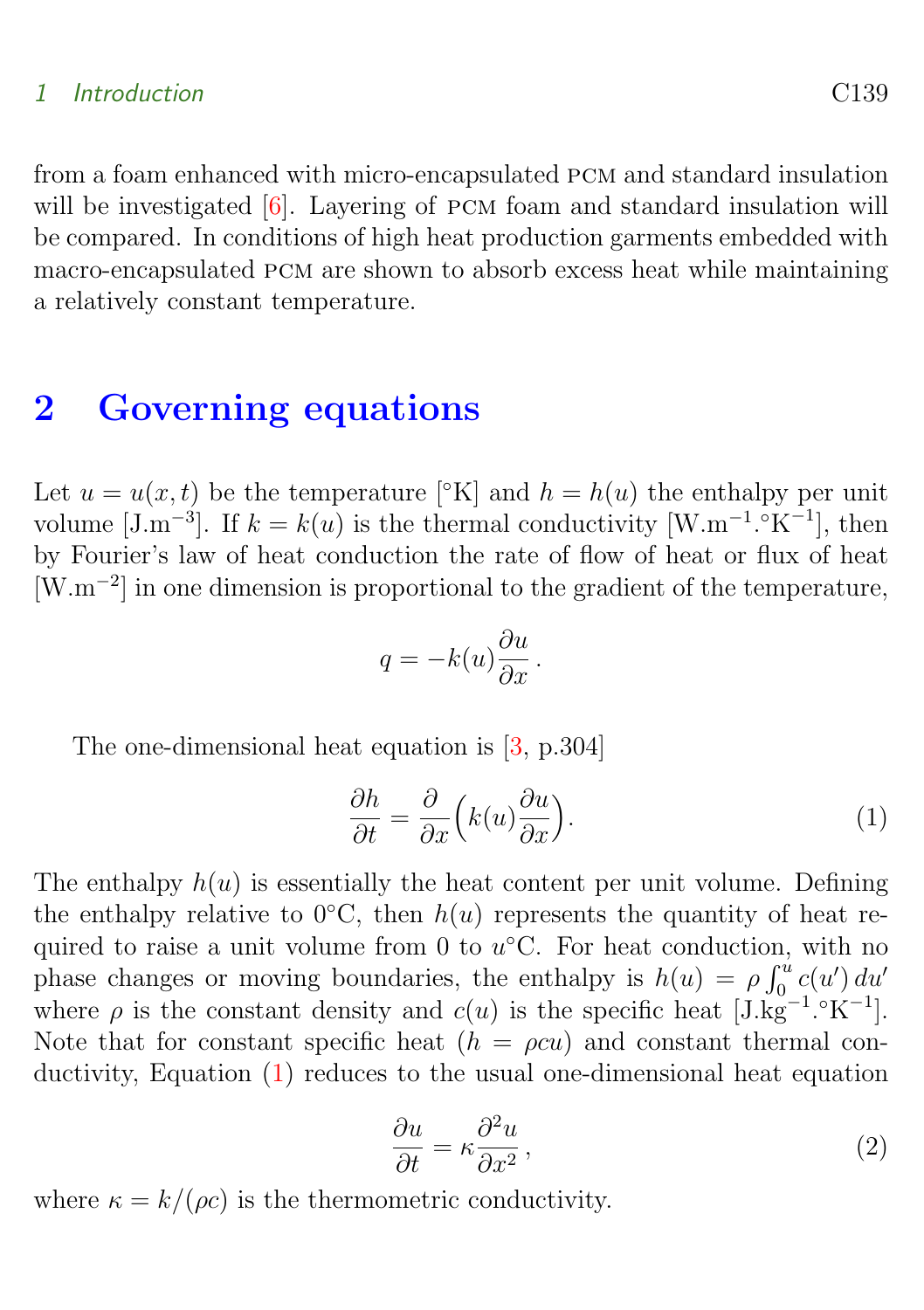#### <span id="page-3-1"></span>2 Governing equations C140

For phase change problems the situation is slightly more complicated because of latent heat. For simplicity we assume that the thermal conductivity  $k(u)$  is constant in each phase, that is

$$
k(u) = \begin{cases} k_s, & u < u_f, \\ k_l, & u > u_f. \end{cases}
$$

Here the fusion temperature is  $u_f$ , and  $k_s$  and  $k_l$  are constant thermal conductivities in the solid and liquid phases respectively. If we also assume constant specific heat  $c(u)$  in each phase and apply a constant heat flux condition at the phase change interface, which can be determined using a Stefan condition (energy balance)  $\lbrack 3 \rbrack$ , then we could use the heat equation  $\lbrack 2 \rbrack$  to determine the temperature profile for all time.

The enthalpy, temperature and the flux of heat are all continuous across the phase change interface (the temperature gradient is discontinuous). Hence we determine the temperature profile for all time using Equation [\(1\)](#page-2-1) without needing any explicit reference to the position of the phase change interface. Unfortunately the partial differential equation is slightly more complicated and the finite difference scheme must be explicit, which restricts the size of the time step (see  $\S 3$ ).

For the PCMs considered in  $\S4$ , the phase change occurs over a temperature range of about 1◦K and the thermal conductivities and specific heats vary only slightly with temperature over the range of temperatures considered here  $(4-36°C)$ . The most significant feature which determines the thermal protection, or temperature control properties of the garment is the latent heat L  $[J.kg^{-1}]$  (the jump in enthalpy at the phase change is  $\rho L$ ). Let  $c_s$  and  $c_l$  be constant specific heats in the solid and liquid phases, respectively, the enthalpy [\[3\]](#page-14-4)

<span id="page-3-0"></span>
$$
h(u) = \begin{cases} \rho c_s u, & u < u_f, \\ [\rho c_s u_f, \rho (c_s u_f + L)], & u = u_f, \\ \rho (L + (c_s - c_l) u_f) + \rho c_l u, & u > u_f, \end{cases}
$$
(3)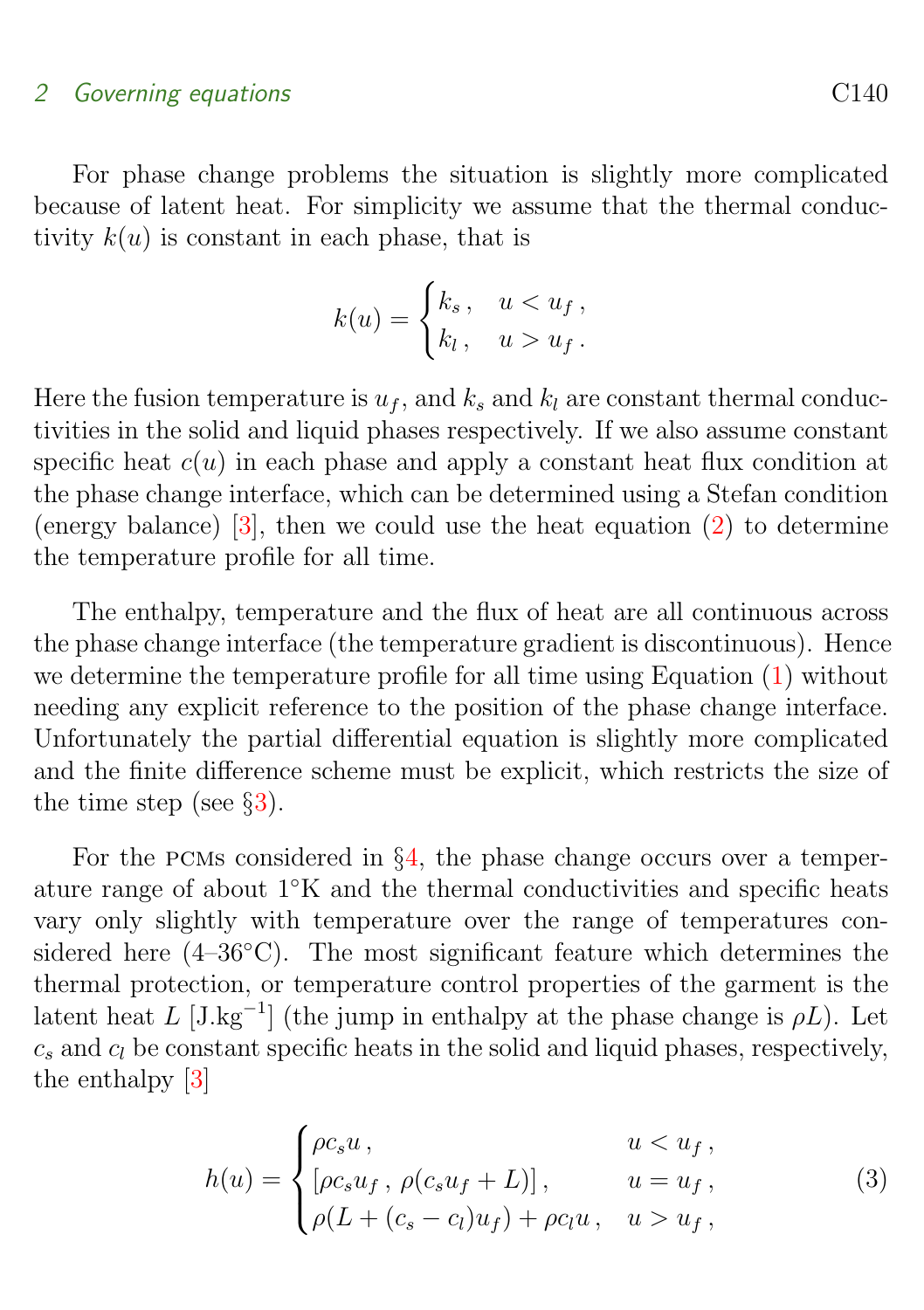

<span id="page-4-0"></span>FIGURE 1: Enthalpy versus temperature.

where [a, b] denotes that  $h(u)$  has any value in the interval  $a \leq h(u) \leq b$ , see Figure [1.](#page-4-0)

In a strict sense the enthalpy is not a function of temperature, see Fig-ure [1,](#page-4-0) but, for any value of  $h$  there corresponds one and only one temperature  $u$ , so that temperature is a function of enthalpy. So given the temperature profile at any time t we step forward in time to  $t + \Delta t$  using Equation [\(1\)](#page-2-1) and determine the enthalpy  $h(u)$ . The temperature profile at  $t + \Delta t$  is then uniquely determined from Equation [\(3\)](#page-3-0).

We assume Newton cooling at the air boundary  $x = 0$ , then

<span id="page-4-1"></span>
$$
k(u)\frac{\partial u}{\partial x}(0,t) = P[u(0,t) - u_A],
$$
\n(4)

where  $P$  [W.m<sup>-2</sup>.°K<sup>-1</sup>] is the surface heat transfer coefficient or surface conductance and  $u_A$  is the ambient temperature.

At the skin boundary  $x = w$ , we have two possible *simple* strategies. In an extreme temperature environment we are interested in determining the rate of heat loss. For example, how long can an Arctic construction worker stay working outside in extreme cold. In this situation it is reasonable to assume constant skin temperature over an extended time period and calculate the flux of heat at the skin boundary.

In a situation of high heat production, like an athlete resting during competition, we are interested in determining the cooling effect of a garment.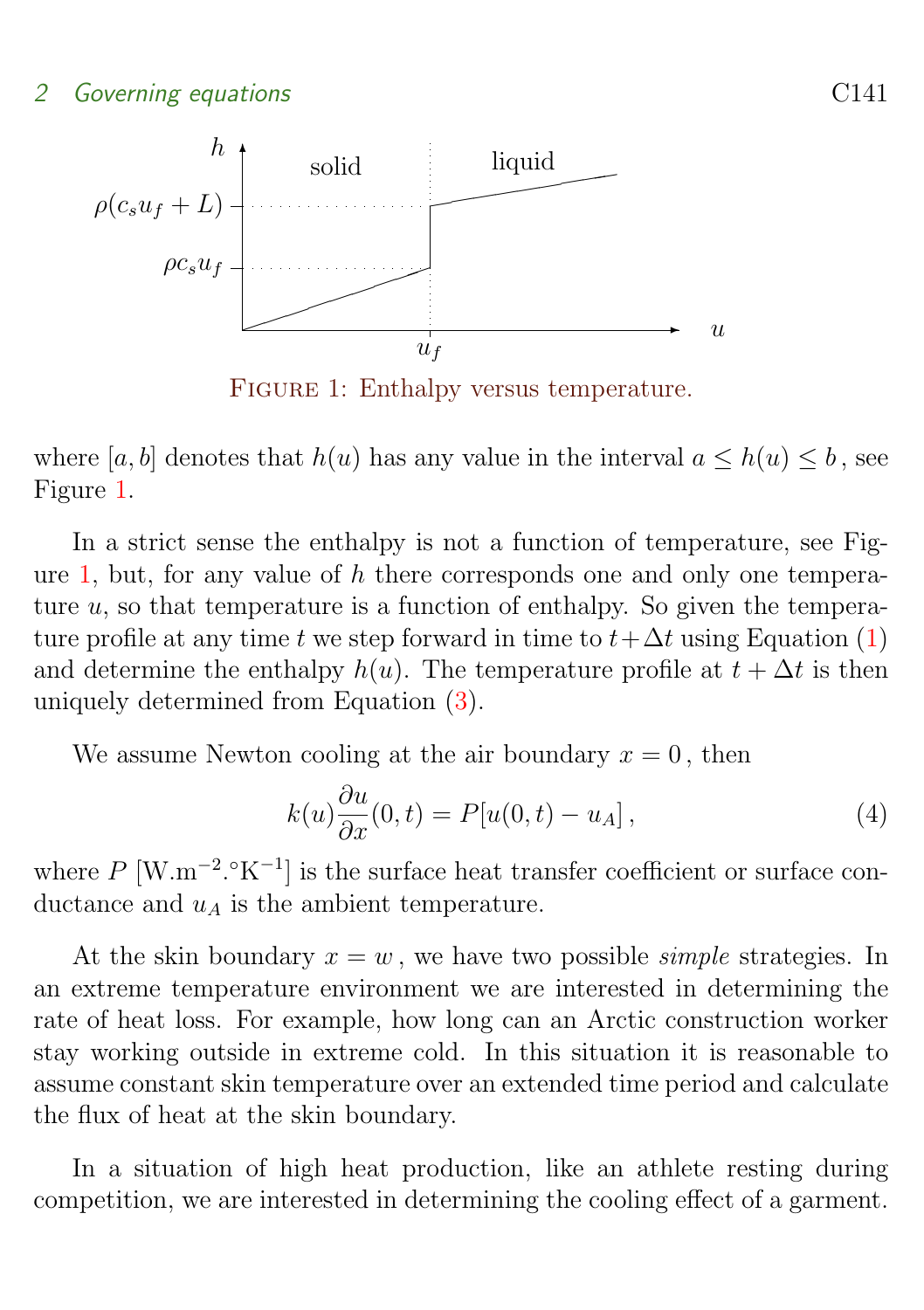#### <span id="page-5-4"></span>2 Governing equations C142

For a short time period it would be reasonable to assume constant heat flux at the skin boundary. During this period we would calculate the change in skin temperature.

### <span id="page-5-0"></span>3 Finite difference scheme

The region  $0 \le x \le w$  is divided into N intervals of width  $\Delta x = w/N$  and we define that  $u_i^j$  $i$  is an average temperature on  $(i - \frac{1}{2})$  $(\frac{1}{2})\Delta x \leq x \leq (i+\frac{1}{2})$  $(\frac{1}{2})\Delta x$ ,  $i = 1, 2, \ldots, N$ , at time  $t = j\Delta t$ . Using a first order forward difference in time and conservative second order spatial differences Equation [\(1\)](#page-2-1) is discretized as

<span id="page-5-1"></span>
$$
\tilde{h}_i^{j+1} = \tilde{h}_i^j + \frac{\Delta t}{\rho c_s (\Delta x)^2} [k_{i+\frac{1}{2}} (u_{i+1}^j - u_i^j) - k_{i-\frac{1}{2}} (u_i^j - u_{i-1}^j)],\tag{5}
$$

where  $\tilde{h} = h/(\rho c_s)$  (a scaled form of the enthalpy) and

<span id="page-5-3"></span><span id="page-5-2"></span>
$$
k_{i+\frac{1}{2}} = \begin{cases} k_s, & \text{if } (u_{i+1}^j + u_i^j) < 2u_f, \\ k_l, & \text{if } (u_{i+1}^j + u_i^j) \ge 2u_f. \end{cases}
$$
 (6)

Given the temperature profile  $u_i^j$  $\tilde{h}_i^j$  and scaled enthalpy  $\tilde{h}_i^j$  for all i at time j∆t, Equation [\(5\)](#page-5-1) with [\(6\)](#page-5-2) determines the scaled enthalpy  $\tilde{h}_i^{j+1}$  for all *i* at time  $(j + 1)\Delta t$ . The temperature profile at time  $(j + 1)\Delta t$  is then

$$
u_i^{j+1} = \begin{cases} \tilde{h}_i^{j+1}, & \text{if } \tilde{h}_i^{j+1} < u_f, \\ u_f, & \text{if } u_f \le \tilde{h}_i^{j+1} < u_f + L/c_s, \\ u_f + \frac{c_s}{c_l} (\tilde{h}_i^{j+1} - u_f - L/c_s), & \text{if } \tilde{h}_i^{j+1} \ge u_f + L/c_s. \end{cases} \tag{7}
$$

For heat conduction without phase change the scheme  $(5)$  is easily shown to be numerically stable when  $\frac{\Delta t}{(\Delta x)^2} \kappa < \frac{1}{2}$ ,  $\kappa = k/\rho c$  [\[1,](#page-13-2) §2.1]. Numerical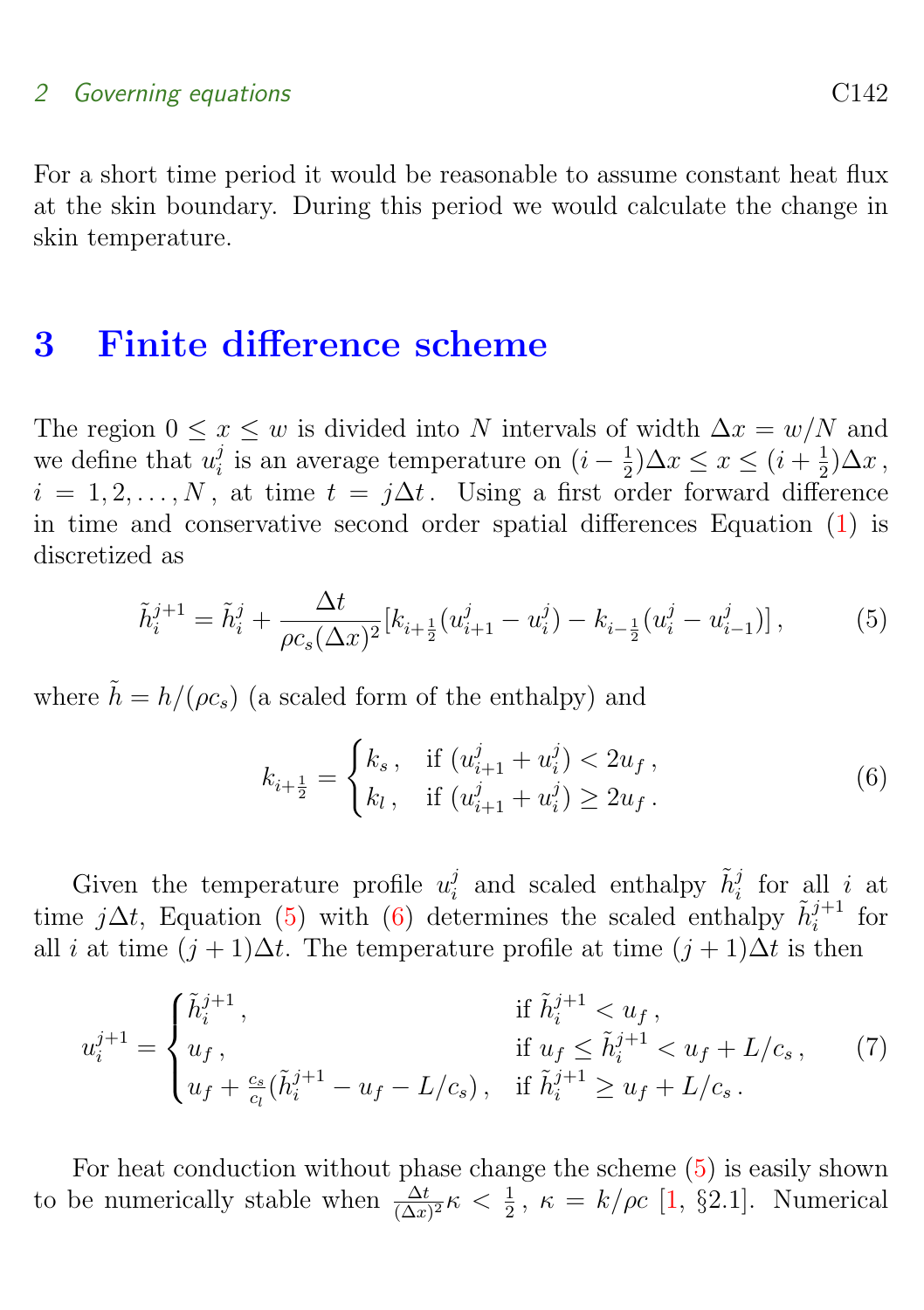#### 3 Finite difference scheme C143

experiment on  $(5)$  with  $(6)$  and  $(7)$ , confirm the same stability boundary for heat conduction with phase change, but now  $\kappa = \max\{k_s/\rho c_s, k_l/\rho c_l\}$ .

Let the air boundary  $x = 0$  lie half way between node points  $i = 0$  and 1. The node  $i = 0$  will be a fictitious level outside the body. Using a central difference for the first order derivative in Equation [\(4\)](#page-4-1) and an average over nodes 0 and 1 for  $u(0, t)$  we obtain

$$
u_0 = -u_1 + 2u_A + 2\frac{u_1 - u_A}{1 + \frac{P\Delta x}{2k}},
$$

where the superscript j is omitted for clarity. Note that if  $P \to 0$ , then  $u_0 \rightarrow u_1$  and as expected there is no flux of heat across the boundary. If  $P \to \infty$ , then  $\frac{1}{2}(u_0 + u_1) \to u_A$  or equivalently  $u(0, t) \to u_A$ , again as expected.

If a fixed temperature condition is used at the skin boundary  $x = w$ , then we set the boundary half way between node points  $i = N$  and  $N + 1$ . Again, node  $i = N + 1$  is fictitious and only necessary so that the boundary condition can be satisfied. Then

$$
u_{N+1} = -u_N + 2u_S,
$$

where  $u<sub>S</sub>$  is the fixed temperature at the skin boundary. The heat flux at the boundary is calculated using  $k(u<sub>S</sub> - u<sub>N</sub>)/(\Delta x/2)$ . If alternatively heat flux at the skin boundary is constant and given by  $F$ , then

$$
u_{N+1} = -u_N + F\Delta x/k,
$$

and  $u_N$  is the skin boundary temperature.

At a boundary between layers (in a composite fabric/foam) there must be continuous temperature and heat flux. Assuming a boundary between layers lies half way between nodes  $i = i_s$  and  $i_s + 1$ , then

$$
\tilde{u}_{i_s+1} + u_{i_s} = u_{i_s+1} + \tilde{u}_{i_s} \,, \quad k^-(\tilde{u}_{i_s+1} - u_{i_s}) = k^+(u_{i_s+1} - \tilde{u}_{i_s}) \,.
$$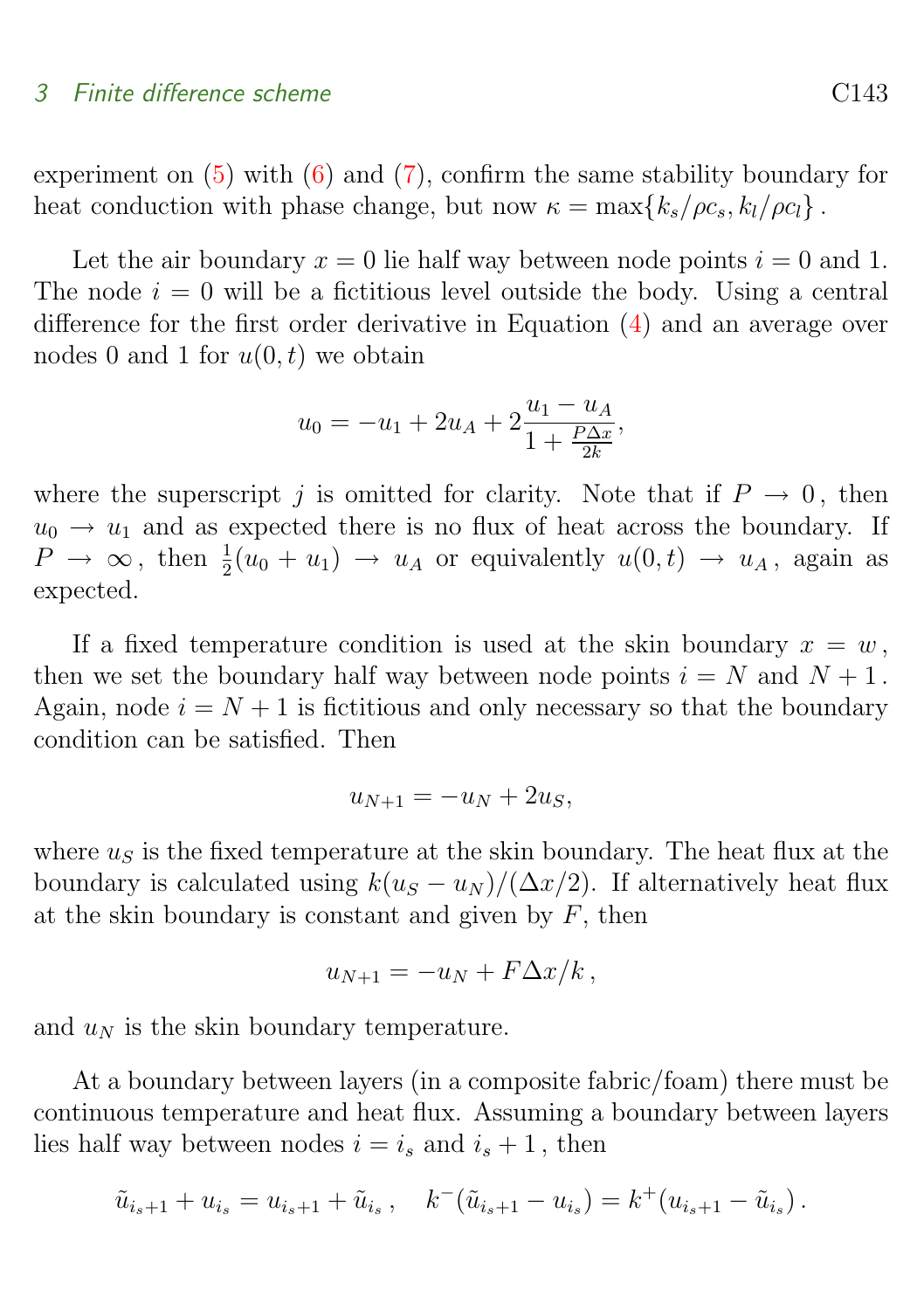### 3 Finite difference scheme C144



<span id="page-7-4"></span>Figure 2: Temperature profile, 2.5 minute intervals for 10 minutes and at 30 minutes. Outer  $40\%$  Thinsulate  $+60\%$  PCM

These equations are solved for the fictitious values  $\tilde{u}_{i_s}$  and  $\tilde{u}_{i_s+1}$ . Then, when  $i = i_s$ , the finite difference procedure is modified so that  $u_{i_s+1} = \tilde{u}_{i_s+1}$  and similarly when  $i = i_s + 1$ ,  $u_{i_s} = \tilde{u}_{i_s}$ .

# <span id="page-7-0"></span>4 Results

### <span id="page-7-1"></span>4.1 Diver dry suit

Consider a diver dry suit constructed from a foam enhanced with micro-encapsulated phase change material C[1](#page-7-2)8 paraffin (octadecane) in Thermosorb<sup>1</sup> and a micro-fibrous insulating material called Thinsulate.<sup>[2](#page-7-3)</sup> The suit has thickness  $0.0127$  m. The initial temperature of the suit is  $32^{\circ}$ C. The divers skin temperature is considered to be constant at 32◦C. The diver and suit

<span id="page-7-2"></span><sup>1</sup>Thermosorb is a trade name used by Frisby Technologies of Clemmons, NC.

<span id="page-7-3"></span><sup>2</sup>Thinsulate is a trademark of the 3M Corporation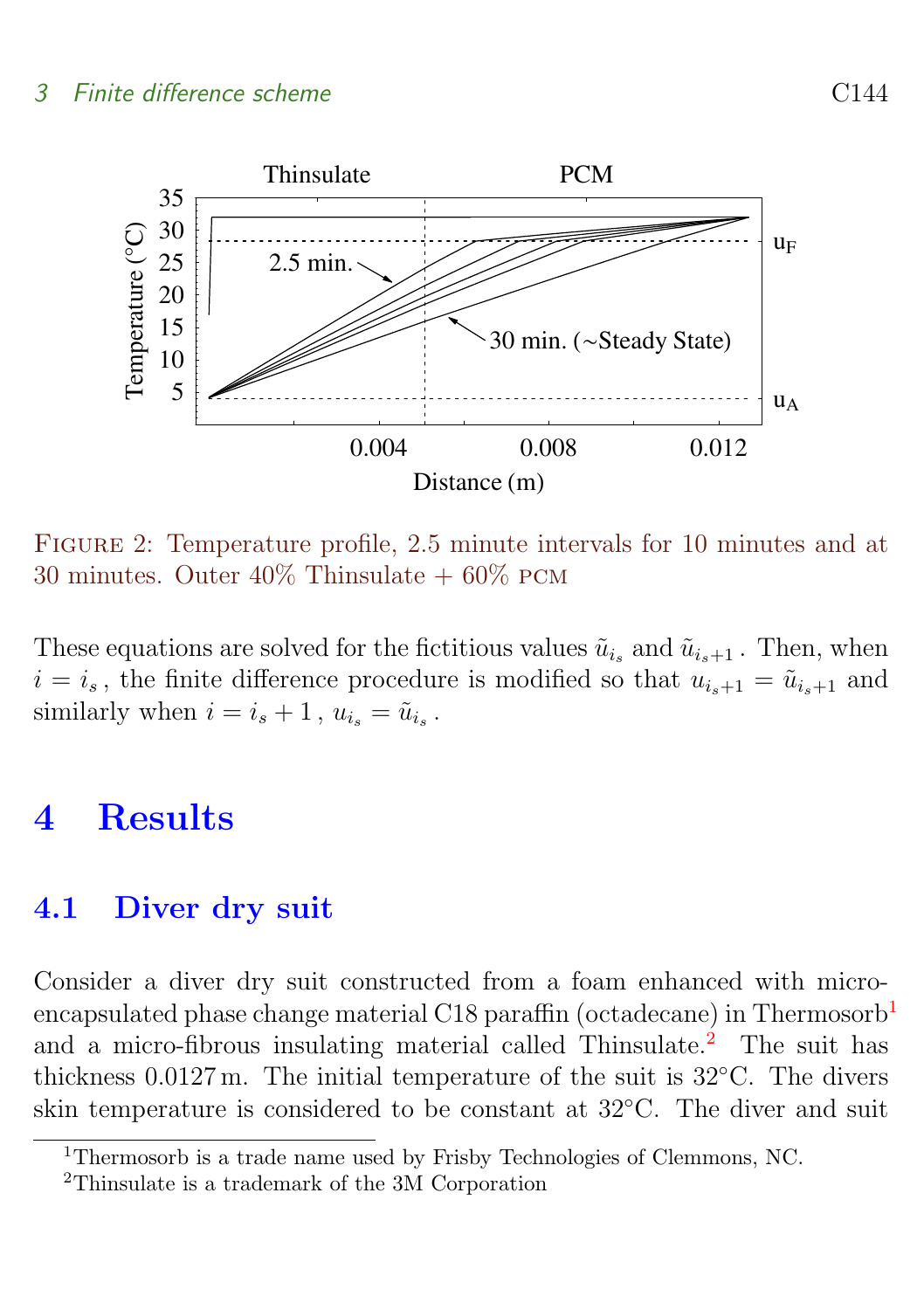<span id="page-8-1"></span>

<span id="page-8-0"></span>Figure 3: Inside heat flux against time for 100% Thinsulate, 40% Thinsulate  $+ 60\%$  PCM (Composite) and 100% PCM.

are immersed in water of 4◦C. Typical values of surface heat transfer coefficient, for icy water, range from 100 to 1000 [W.m<sup>-2</sup>.°K<sup>-1</sup>]. In the following numerical experiments we use  $P = 600$  [W.m<sup>-2</sup>.°K<sup>-1</sup>]. Thermal conductivities, specific heats, densities, latent heat and fusion temperature are given in Table [1.](#page-9-0)

We initially consider the same example used by Nuckols  $[6]$ . The suits outer layer is Thinsulate  $(40\%)$  and inner layer is PCM foam. The phase change material is initially all liquid. A grid of 100 points was used. In Figure [2](#page-7-4) the temperature profiles are plotted for 2.5 minute intervals for the first 10 minutes and at 30 minutes. The profile at 30 minutes is very close to the steady state solution. Notice that after 2.5 minutes the temperature in the Thinsulate layer has significantly dropped and that the inner layer temperature is being maintained by the latent heat being released as the pcm changes from liquid to solid.

Figure [3](#page-8-0) shows a comparison of the inside heat flux against time, between the composite material (40% Thinsulate  $+$  60% pcm), 100% Thinsulate and 100% pcm. The results for the composite and 100% Thinsulate are similar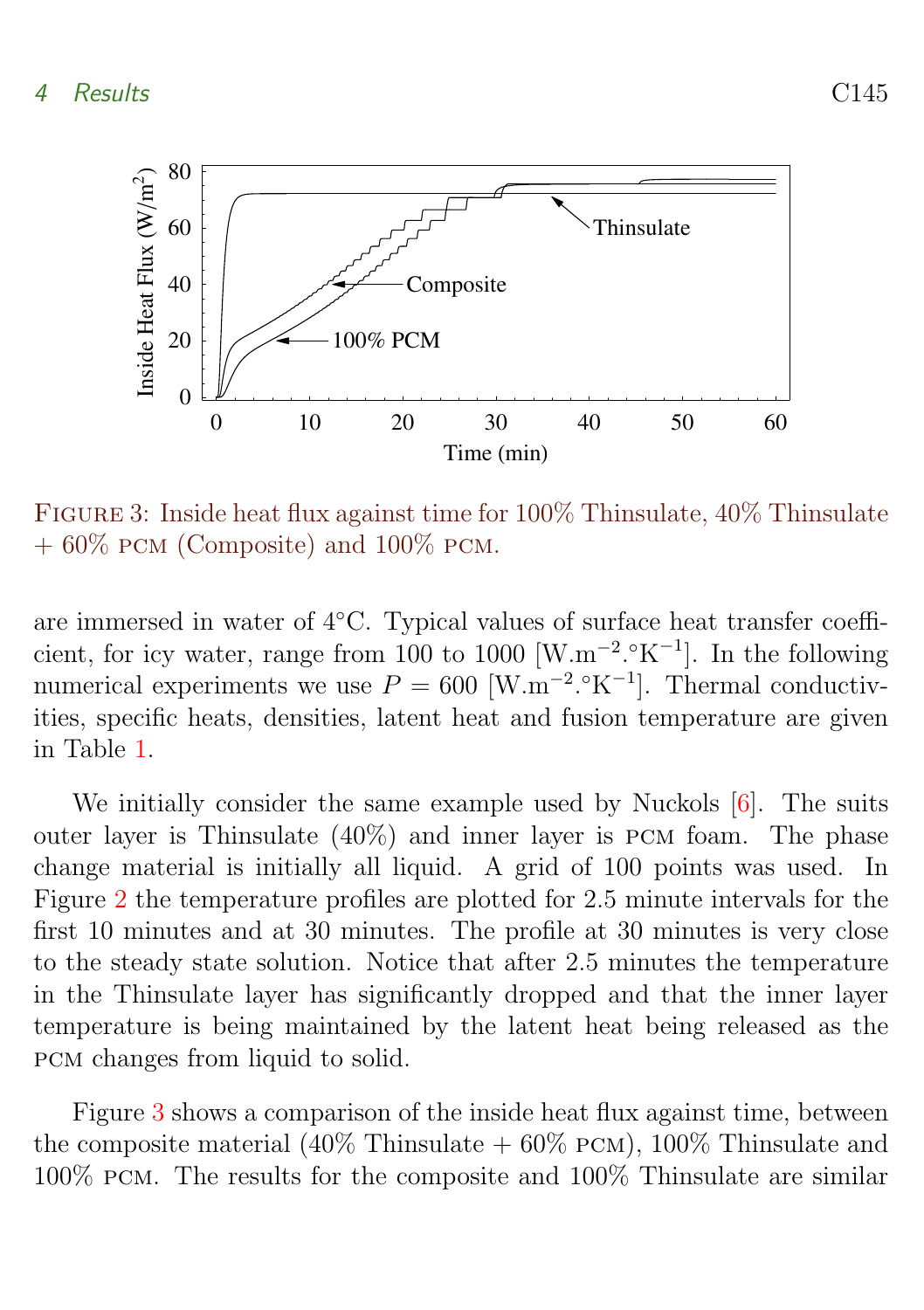### 4 Results C146



<span id="page-9-1"></span>Figure 4: Inside heat flux against time for Thinsulate only, two layer Thinsulate/pcm composite and four layer Thinsulate/pcm composite.

|                                                                             | PCM solid | <b>PCM</b> liquid | Thinsulate |  |
|-----------------------------------------------------------------------------|-----------|-------------------|------------|--|
| Specific heat $[J.kg^{-1}.\degree K^{-1}]$                                  | 1483      | 1620              | 1129.68    |  |
| Therm. conductivity $[W.m^{-1}.oK^{-1}]$                                    | 0.03478   | 0.03798           | 0.03286    |  |
| Density $\rm [kg.m^{-3}]$                                                   | 121.43    |                   | 52.86      |  |
| Latent heat $[J.kg^{-1}]$                                                   | 99424.87  |                   |            |  |
| Fusion Temp. °C                                                             |           | 28.3333           |            |  |
| $u_A = 4$ °C $P = 600$ W.m <sup>-2</sup> .°K <sup>-1</sup><br>$w = 0.0127m$ |           |                   |            |  |

|                                  | Grid          | $\Delta t$  sec | $\Delta x$  m |
|----------------------------------|---------------|-----------------|---------------|
| $100\%$ Thinsulate               | 50            | .05             | .000254       |
| $40\%$ Thin<br>sulate $60\%$ PCM | $40 + 60$     | .0125           | .000127       |
| $50\%$ Thinsulate $50\%$ PCM     | $50 + 50$     | .0125           | .000127       |
| 4 Layer Composite                | $25+25+25+25$ | .0125           | .000127       |
| $100\%$ PCM                      | 100           | .0375           | .000127       |

<span id="page-9-0"></span>Table 1: Thermal properties and numerical constants for the diver dry suit results.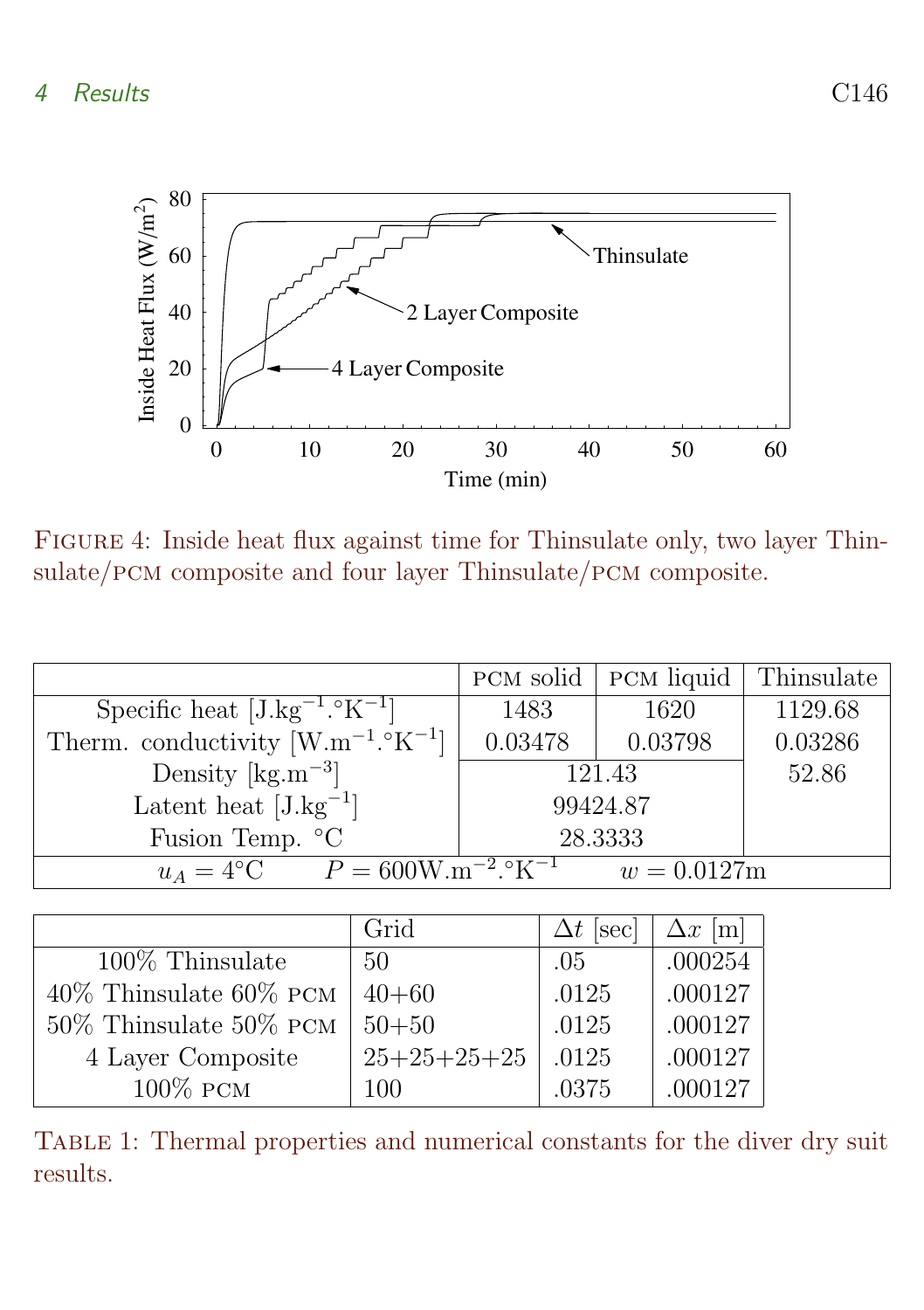<span id="page-10-1"></span>

<span id="page-10-0"></span>FIGURE 5: Temperature against distance every 0.5 minutes for 5 minutes. Initial temperature and air temperature are 20◦C. Phase change temperature is  $24\frac{1}{3}$  $\rm{^{\circ}C}.$ 

to those in [\[6\]](#page-14-3). Notice that within about 3 minutes the temperature gradient at the skin boundary for the 100% Thinsulate has reached its steady state value. Hence a diver wearing a dry suit of Thinsulate will feel the effects of the cold water within 3 minutes. Both the composite and 100% pcm protect the diver for much longer, up to 30 minutes. The stepping in the composite and 100% pcm plots is due to the grid spacing and the movement of the phase change interface between node points in the grid. Grids of 50, 100 and 200 points where investigated with no appreciable difference in results, apart from the step distance halving each time the grid doubled.

Colvin & Bryant [\[2\]](#page-14-0) presented experimental results for multiple layered composite garments, we expect the layering will enhance thermal protection. In Figure [4](#page-9-1) we compare the inside heat flux against time for 100% Thinsulate, a composite of 50% Thinsulate (outer layer) and 50% pcm, and a four layer composite of Thinsulate and pcm. Initially the four layer composite offers greater thermal protection as it has a thinner outer layer of Thinsulate and hence the first layer of pcm releases its latent heat earlier. But, after about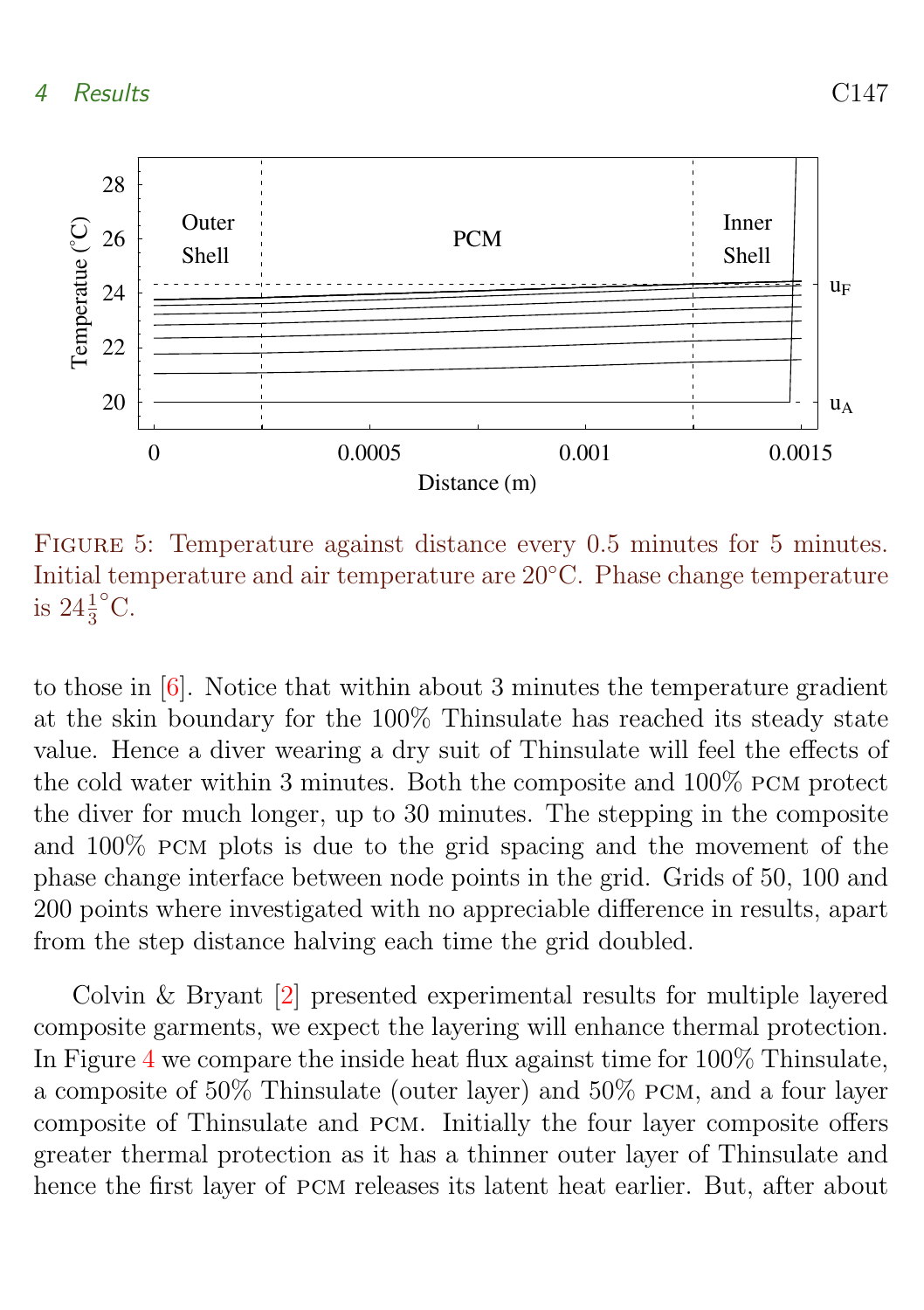<span id="page-11-2"></span>

<span id="page-11-1"></span>Figure 6: Inside temperature against time. Initial temperature and air temperature are 20 $^{\circ}$ C. Phase change temperature is  $24\frac{1}{3}$  $^{\circ}C.$ 

6 minutes the two layer composite has significantly greater protection.

### <span id="page-11-0"></span>4.2 Cooling garment

Macro-encapsulated phase change material are proposed for use in garments designed for cooling [\[2\]](#page-14-0). The phase change temperature can be adjusted by blending various paraffins [\[4\]](#page-14-1). For example, hexadecane and octadecane have fusion temperatures of  $18\frac{1}{3}$ °C and  $28\frac{1}{3}$  $\rm{^{\circ}C}$  respectively [\[6\]](#page-14-3).

Consider a cooling garment constructed of outer shell  $0.25$  mm, 1 mm PCM and inner shell of 0.25 mm, See Table [2](#page-12-0) for the thermal properties. We assume that the individual is hot and active with initial skin temperature of 36◦C, constant heat flux of 100 Watts/m<sup>2</sup> (180 Watts over an area of  $1.8 \text{ m}^2$ ) and air temperature is 20 $°C$ . Figures [5](#page-10-0) and [6](#page-11-1) show results when the cooling garment is initially at air temperature 20◦C and the fusion temperature is set at  $24\frac{1}{3}$ ◦ C. Figure [5](#page-10-0) shows the temperature against distance every 30 seconds for the first five minutes. The lowest line is the first temperature profile.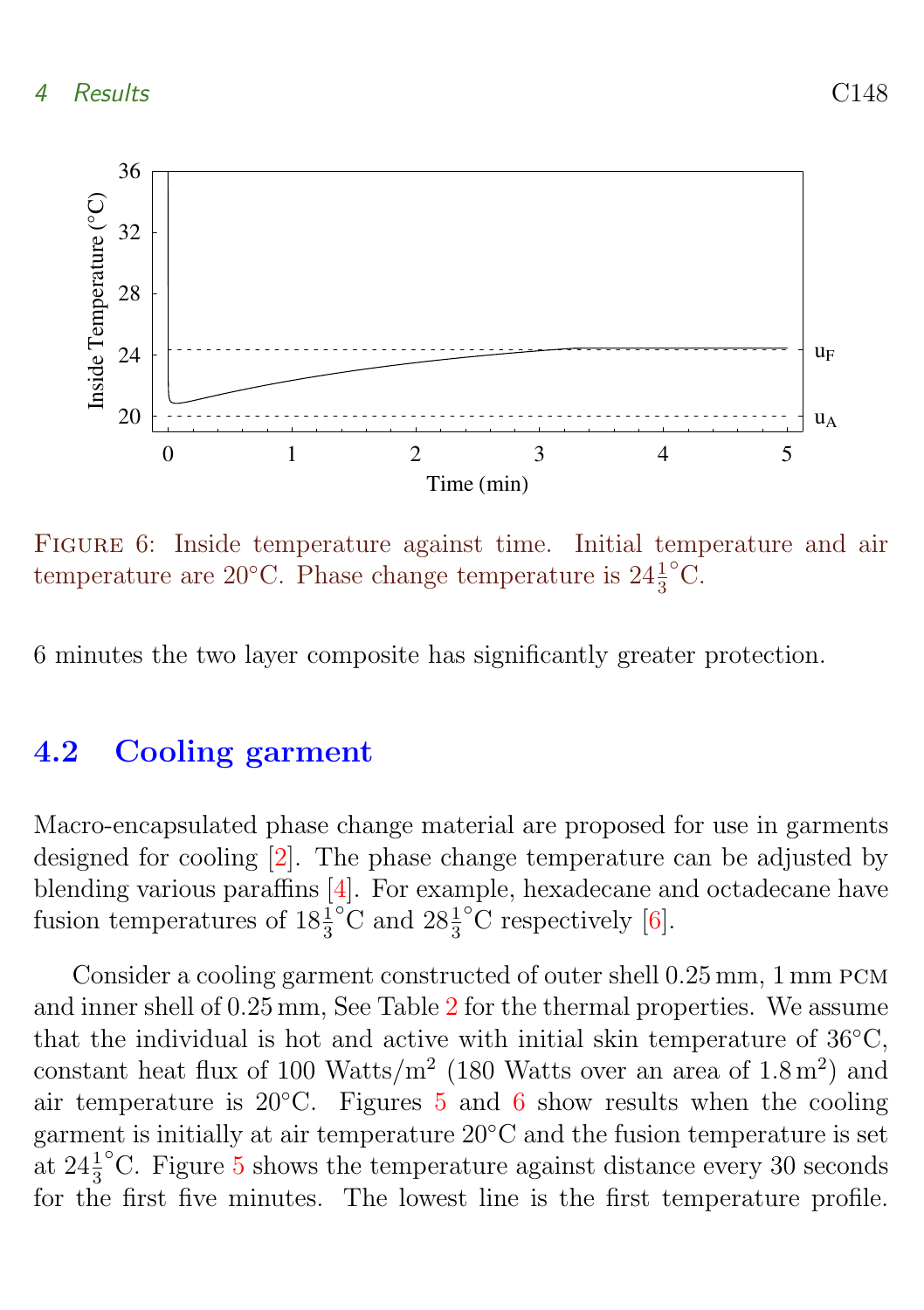

<span id="page-12-1"></span>Figure 7: Inside temperature against time. Initial temperature 4◦C. Air temperature 20 $^{\circ}$ C. Phase change temperatures  $24\frac{1}{3}$  $^{\circ} \mathrm C$  and  $20^{\circ} \mathrm C$ 

|                                                        | PCM solid | <b>PCM</b> liquid | shell |
|--------------------------------------------------------|-----------|-------------------|-------|
| Specific heat $[J.kg^{-1}.\,^{\circ}K^{-1}]$           | 1882      | 2213              | 1673  |
| Therm. conductivity $[W.m^{-1}.\mathcal{C}K^{-1}]$     | 0.1505    | 0.1505            | 0.25  |
| Density $\rm [kg.m^{-3}]$                              | 903.5     | 773.8             | 1330  |
| Latent heat $[J.kg^{-1}]$                              | 239418    |                   |       |
| $\Delta t = 0.0025$ sec<br>$\Delta x = 0.0000263158$ m |           |                   |       |

|                             | Grid Points |                                  |      | Grid Points |
|-----------------------------|-------------|----------------------------------|------|-------------|
| Outer shell $\vert$ 0.25 mm |             | <b>PCM</b>                       | 1 mm | 38          |
| Inner shell $\vert$ 0.25 mm |             | Width $w \mid 1.5 \,\mathrm{mm}$ |      | 58          |

<span id="page-12-0"></span>Table 2: Thermal properties and numerical constants for the cooling suit results.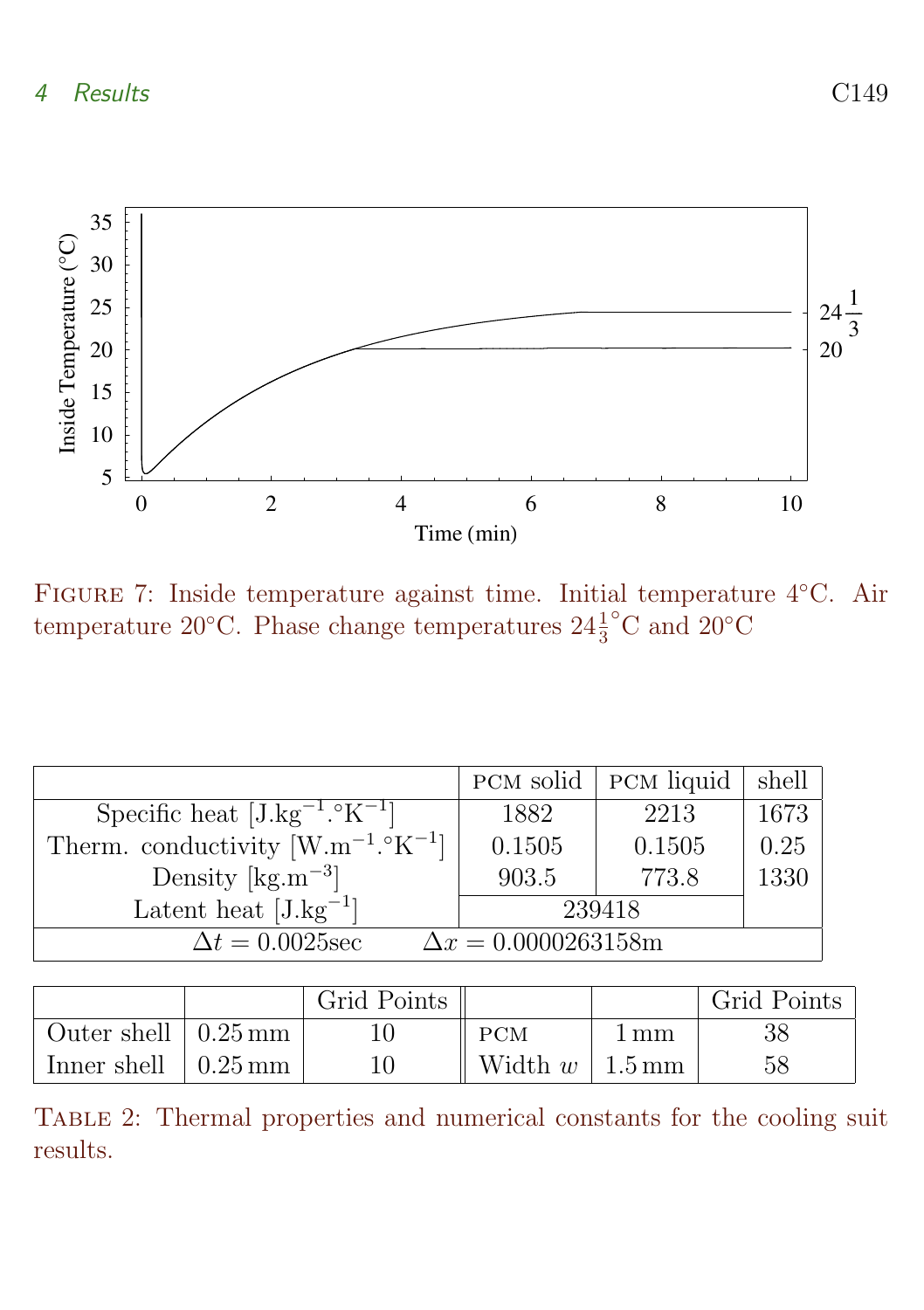### 4 Results C150

As time increases the temperature in the garment increases. The last four lines coincide so the temperature profile is constant after about 3.5 minutes. Figure [6](#page-11-1) shows the inside temperature against time. We initially see a large drop in temperature. But again after about 3 minutes the inside temperature remains constant at the fusion temperature.

In Figure [7](#page-12-1) we show inside temperature against time for garments with initial temperature of 4 $\rm{°C}$  and fusion temperatures of  $24\frac{1}{3}$ ◦ C and 20◦C. The initial drop in inside temperature is now much larger. But the final temperatures are still controlled by the fusion temperatures. The results show that initial temperature of the garment is not important (provided that it is less than the fusion temperature) and that we can control the inside temperature by carefully selecting the fusion temperature of the pcm.

# <span id="page-13-1"></span>5 Conclusion

Micro-encapsulated phase change material embedded in a diver dry suit enhances thermal protection when compared with Thinsulate and should enable divers to work for longer in extreme temperature conditions. Layering of garments does not appear to enhance thermal protection.

Macro-encapsulated phase change material in a cooling garment can be used (to some extent) to control body temperature. The inside temperature of the garment can be controlled by carefully selecting the fusion temperature of the pcm.

# **References**

<span id="page-13-2"></span><span id="page-13-0"></span>[1] W. F. Ames. Numerical Methods for Partial Differential Equations. Academic Press, second edition, 1977. [C142](#page-5-4)